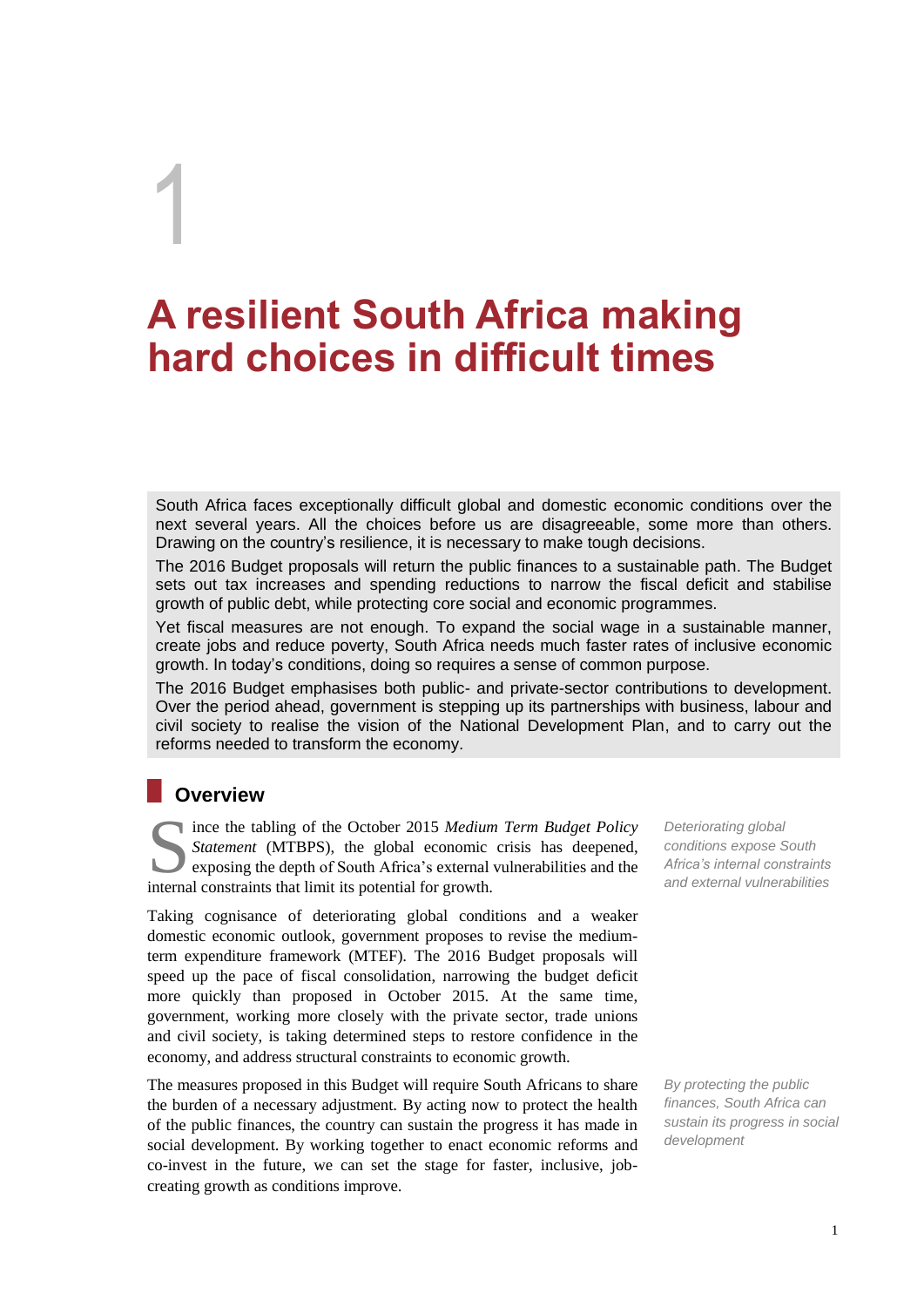*World economic growth at its lowest level since 2009*

### **A protracted global slowdown**

The world economy appears to be mired in a protracted period of slower growth owing to structural, rather than cyclical factors. Economic growth is at its lowest since 2009. Trade has slowed and financial market turbulence has intensified. A muted economic revival is apparent in developed economies, particularly the United States, but the recovery is precarious. High levels of debt and years of unprecedented monetary easing have narrowed the space for policy action to cushion economic fluctuations. Slowing productivity growth, rising inequality and ageing populations raise considerable longer-term challenges.

The US recovery has prompted a rise in that country's interest rates and a strengthening of the dollar. The corollary has been strong capital outflows from developing countries and exchange rate depreciation. The uncertain pace of China's economic reforms, and their impact on global trade and investment, continue to roil global markets. Major developing countries such as Russia and Brazil are in deep recession. A sustained oil-price shock is having serious repercussions for oil exporters such as Angola and Nigeria.

*Commodity price weakness likely to continue*

World commodity prices, which peaked in 2011, have since declined, largely in response to slowing gross domestic product (GDP) growth in China. Given high levels of excess capacity, it is unlikely that commodity price weakness will soon be reversed.

*Durability of improved economic performance in African economies will be tested over period ahead*

On the African continent, the combination of falling commodity prices, declining revenues and rising borrowing costs will create fiscal stress and test the durability of improved economic performance achieved in recent years. Some governments may be forced to turn to the International Monetary Fund (IMF) or other multilateral institutions for loans, and to adopt the conditions imposed by such agreements.



**Figure 1.1 Prices of South Africa's major commodity exports, 2009 – 2016** 

*Source: Bloomberg \* 2016 only includes January*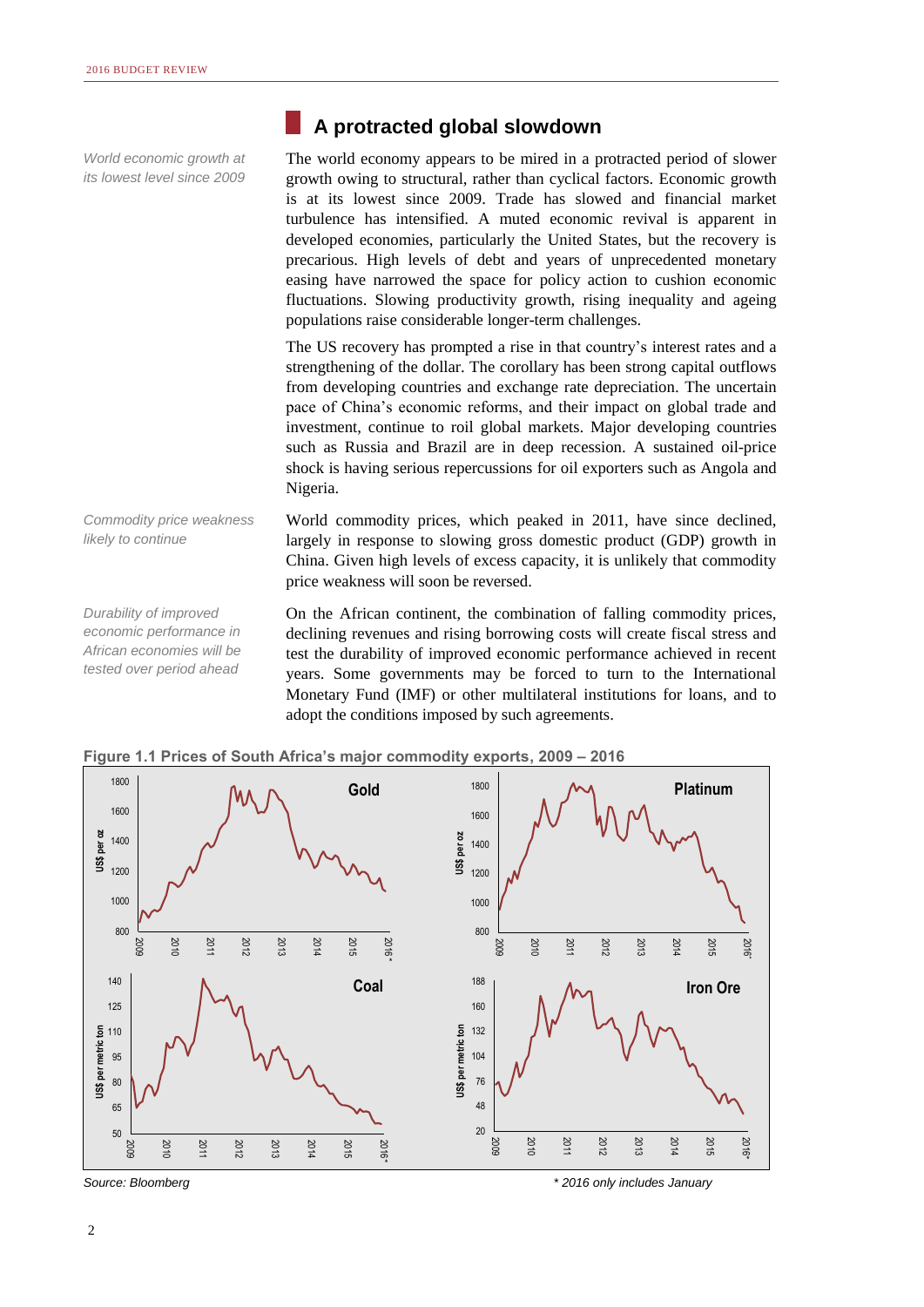### **Domestic outlook weakens**

South Africa's GDP growth has now fallen behind the rate of population increase, resulting in declining per capita incomes. In other words, the average South African is becoming poorer. Lower rates of economic growth reduce government revenue, undermining the state's ability to sustain spending on core social and economic programmes. While global factors play a strong role, domestic growth has continued to diverge from the world average. As Figure 1.2 shows, South Africa's slowdown is expected to continue in 2016, even as growth picks up elsewhere.



**Figure 1.2 South African and global economic growth, 2000 – 2016**

*Source: International Monetary Fund \*Forecast*

Global conditions have exposed South Africa's own economic weaknesses, with projected GDP growth revised down to 0.9 per cent for 2016. Low commodity prices, heightened financial market volatility, and diminished consumer and business confidence weigh on the outlook.

The most severe drought in 20 years has resulted in declining agricultural output and food price inflation, raising the prospect of increased hunger and poverty across Southern Africa. Constrained electricity supply continues to limit growth and deter fixed investment.

Over the past year the rand has depreciated by 30 per cent against the US dollar. Some agile industries have taken advantage of the weaker currency to boost exports, and depreciation has cushioned the blow of lower commodity prices. But the current account deficit has remained stubbornly wide even as growth has slowed, reflecting continued reliance on foreign savings to finance domestic investment. If inflation accelerates, the competitive advantage of currency weakness will be quickly eroded.

### **Risks on the rise**

In recent months, perceptions of risk associated with lending or investing in South Africa have increased. Deterioration in the credit-rating outlook towards the end of 2015 was followed by changes in the finance portfolio, catching investors off guard and raising concerns about fiscal probity. The

*Economic growth outlook revised down to 0.9 per cent for 2016*

*Domestic growth has continued to diverge from the world average*

*Current account deficit remained wide, despite rand weakness*

*Government bond yields now trending on a higher plateau*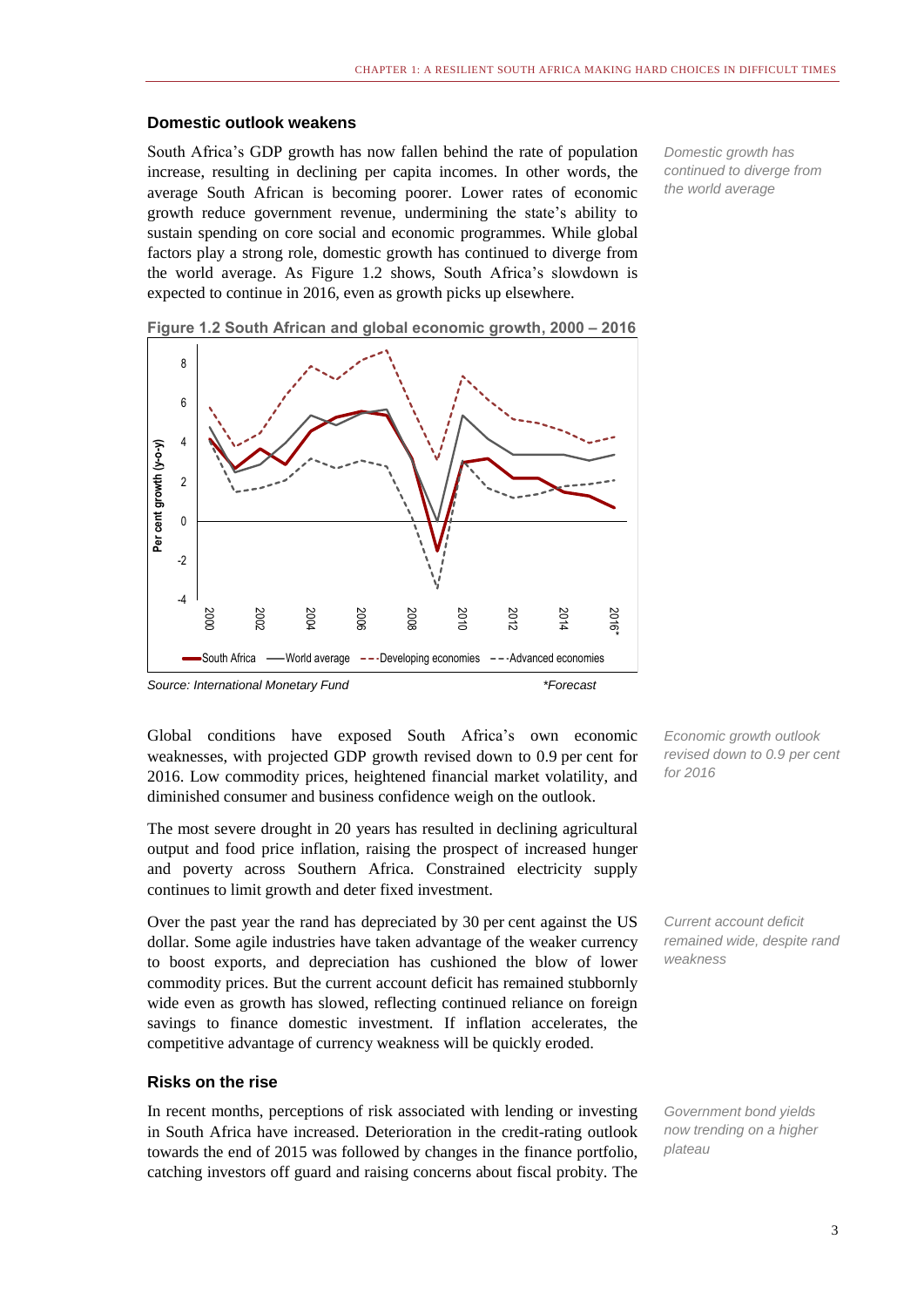yield on 10-year government bonds – an indicator of the cost of government borrowing – surged by nearly two percentage points. While declining soon after the mid-December spike, the borrowing rate is trending on a higher plateau, as shown in Figure 1.3. Debt-service costs have increased by R15.3 billion over the next two years.



**Figure 1.3 Yield on South African government 10-year bond**

*Source: Bloomberg*

Business confidence is now at its lowest point since the 2009 recession, reflected in slowing private investment. Consumer confidence is also at historically low levels and demand for durable goods is subdued.

South Africa's GDP growth rate is expected to recover gradually over the medium term as electricity availability improves and confidence returns. But without action to restore confidence in fiscal sustainability, the recovery risks being cut short as deteriorating conditions create a vicious cycle of lower growth, declining incomes, rising inflation, capital outflows, further currency depreciation, rising interest rates, and falling investment and consumption. This is the predicament that Brazil finds itself in today, after years of social and economic progress.

The 2016 Budget proposals are designed to avoid such an outcome. Some of these measures will entail short-term economic discomfort, but the alternatives are far worse. By stabilising the fiscal position and restoring the momentum of growth, South Africa can continue to build on the social progress it has achieved since 1994.

### **Fiscal consolidation and inclusive growth**

In response to the deteriorating economic outlook and heightened risk of external shocks, the 2016 Budget sets a course of more rapid fiscal consolidation, narrowing the budget deficit more quickly than projected and stabilising the growth of public debt. These steps will restore the public finances to a sustainable path. South Africans will need to share in the burden of these adjustments. The bulk of tax increases will fall on better-off South Africans. Limits to government compensation budgets

*Government acting to restore confidence in fiscal sustainability*

*Budget sets course of more rapid fiscal consolidation*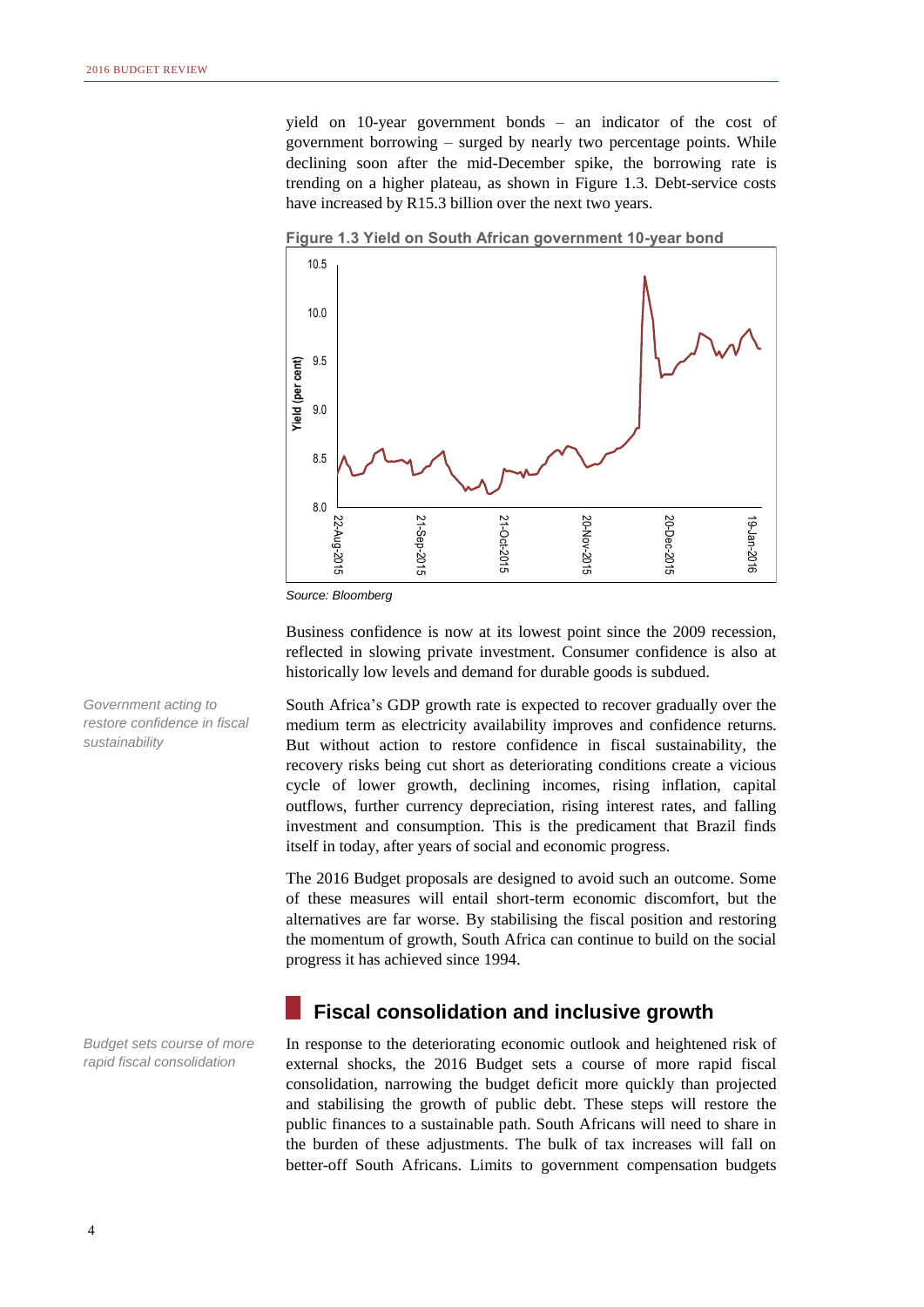will require greater efficiency from public servants. Pro-poor spending and public investments in infrastructure will be maintained.

At the same time, government recognises the limits of tax and spending adjustments. To meet its ambitious national development targets, South Africa needs a far higher rate of inclusive, job-creating economic growth. Rising confidence and investment by the private sector, which is the engine of economic growth, is needed to turn around the country's economic fortunes. With this objective in mind, government has stepped up its active engagement with business, labour and civil society. Over the next three years, such collaboration will increase markedly.

### **Taking decisive fiscal action**

This year public debt will rise beyond R2 trillion. Debt-service costs are the fastest-growing item of expenditure and consume 12c of every rand of state revenue. To sustain the social wage and avoid sharp reversals in public spending, government proposes to adjust tax policy to boost revenue, moderate spending and reprioritise budgets. Government is committed to meeting its medium-term fiscal targets and will take additional steps to do so as conditions warrant.

### *Tax and spending adjustments*

A series of proposals will accelerate fiscal consolidation:

- Tax policy proposals add R18.1 billion to revenue in 2016/17. Measures to raise an additional R15 billion are planned in each of the two subsequent years. The details of these proposals will be set out in future budgets following consultation and review.
- The expenditure ceiling has been reduced by R10 billion in 2017/18 and R15 billion in 2018/19. The bulk of these reductions will be applied to compensation budgets.
- Effective 1 April 2016, appointments for non-critical vacant posts will be blocked on government's payroll system, pending the submission of revised human resource plans. In many cases, these departmental plans will reduce personnel headcounts in administrative and managerial posts, eliminate unnecessary positions and establish a sustainable level of authorised, funded posts. Positions for teachers, nurses, doctors, police officers and other critical posts will be excluded from the lock, which is aimed at administrative and managerial personnel.
- Building on the President's State of the Nation Address, national departments' budgets for non-essential goods and services have been cut by R5 billion over the medium term. Stronger cost-containment instructions will be issued shortly.

These measures are complemented by the modernisation of government tender systems led by the Office of the Chief Procurement Officer. This process is intended to reduce both costs and opportunities for corruption. From 1 April 2016, all companies that wish to do business with government must be registered on the central supplier database. It will be compulsory to procure routine goods and services through the centrally negotiated contracts in place.

*Government collaboration with business, labour and civil society will increase markedly over period ahead*

*Tax proposals accelerate fiscal consolidation*

*Modernising tender process will reduce costs and opportunities for corruption*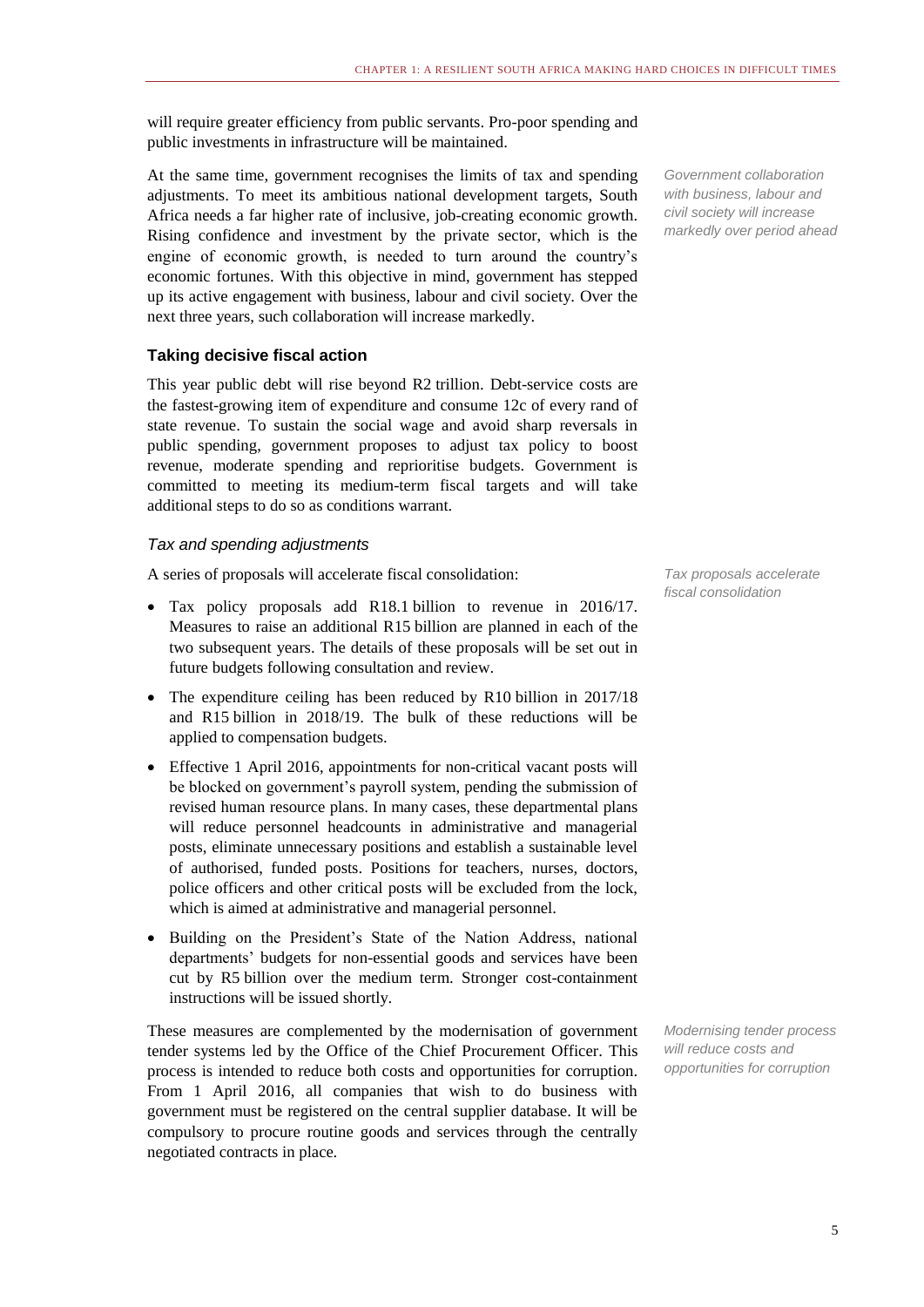*R31.8 billion reprioritised over next three years to new spending requirements*

### *Reprioritisation and protecting the social wage*

The 2016 Budget responds to new spending requirements within a reduced expenditure ceiling. An amount of R31.8 billion has been reprioritised over the next three years. This includes allocations of R16.3 billion for short-term funding challenges in higher education. A presidential commission has been appointed to consider options for funding higher education. Funds are also reprioritised for South Africa's subscription to the New Development Bank.

Government is also allocating funds to drought relief. Over the medium term, R1.1 billion has been reprioritised to interventions such as drilling boreholes, distributing animal feed, moving cattle herds and transporting potable water to hard-hit areas. Resources will be made available to support additional interventions as these are identified. Changes to the provincial and municipal disaster relief grants will also be proposed. Over the longer term, South Africans need to consider how the economy and households can adapt to the challenges of a water-stressed country.

The budget will contribute R880 billion to the social wage in 2016/17. The resources allocated for health, education, social protection, community infrastructure and housing subsidies for poor South Africans account for 60 per cent of spending and, on average, these budgets grow 1 per cent faster than inflation over the next three years.

*Social grants are protected from inflation*

Within its limited resource envelope, government has allocated new resources to several core programmes over the medium term:

- R11.5 billion to provide for inflation-linked adjustments to social grant values, and growth in the number of beneficiaries
- R984 million to expand coverage of HIV/AIDS treatment and prevention, with R740 million for the treatment of tuberculosis
- R813 million for a new *early childhood development conditional grant*
- R475 million for the Department of Small Business Development to support small business enterprises and cooperatives.

#### **Faster economic growth needed to support new policy initiatives**

Public spending is financed from resources drawn from the economy. Economic growth increases tax revenue, enabling government to fund a growing range of public services. Conversely, high rates of taxation can retard economic growth, especially if they are poorly designed or impose excessive costs on economic activity.

Over the last decade, expenditure on the social wage has doubled in real terms. Government is also committed to implementing the National Development Plan, which envisages a number of interventions in the years ahead, including national health insurance, an expanded system of higher and vocational education, stronger investment in early childhood development and comprehensive social security.

Given fiscal constraints, government will phase in these commitments. But weak economic growth limits the pace at which new policy initiatives can be realised. Ultimately, improvements in the quality of life for all South Africans, and increased commitment of public resources to fund social and economic priorities, depend on sustained improvements in per capita income.

### **Transformation and growth**

*Raising long-term growth depends on carrying out the reforms envisioned in National Development Plan*

Economic growth is forecast to improve gradually, but government is committed to raising growth rates over the medium and long term. Success will depend on increased collaboration with business, labour and civil society to realise the goals of the National Development Plan. Key areas of intervention include: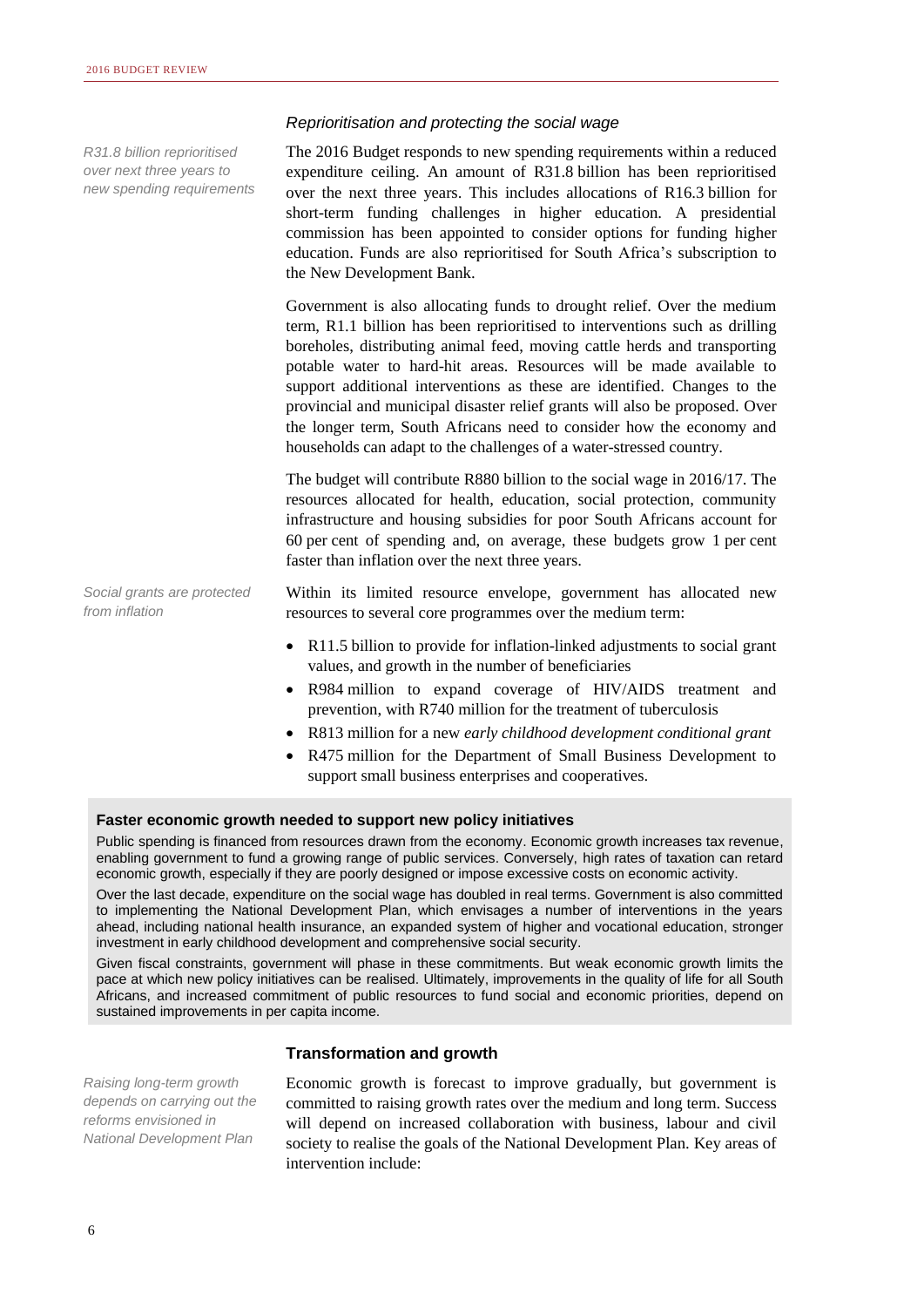- Maintaining public infrastructure investment. Over the next three years, government and state-owned companies have committed R865.4 billion for investments in housing, roads, rail, public transport, water, electricity and community infrastructure.
- Partnerships to expand co-investment in economic infrastructure, social facilities, innovation and skills development.
- Increasing electricity supply and improving reliability by mobilising private-sector co-investment in technologies that promise rapid results.
- Promoting a stable and cooperative labour relations environment.
- Encouraging development of energy-efficient, job-creating industries such as tourism, agriculture and agro-processing – that can benefit from the weaker rand to boost exports.
- Lowering the cost of doing business, removing regulatory constraints such as easing onerous visa restrictions – and acting swiftly to remove policy uncertainty.
- Stimulating economic activity. Public institutions with strong balance sheets, including development finance institutions and social security funds, will make greater use of their resources to back economic stimulus and job creation.
- Encouraging the growth of small business. The National Treasury and the Department of Small Business Development are working with the private sector to explore establishing a small business innovation fund.
- Transforming the urban landscape. Government has stepped up its support for partnerships between metropolitan municipalities and private investors to develop mixed-use, mixed-income precincts near transport networks and jobs.

Over time, these reforms will place the economy on a higher growth trajectory. Transforming the economy also requires the active participation of state-owned companies, which need to be financially sound, wellmanaged and properly governed. Faster economic growth over the medium term will also require a shift from monopoly control towards wellregulated, competitive markets in which public companies play a strategic role. Government is implementing the recommendations of the Presidential Review Committee on State-owned Entities, which proposes to rationalise the number of entities, and mobilise equity and technical expertise from the private sector to strengthen financial and managerial capacity.

### **Strengths to build on**

Since the inception of the global financial crisis in 2008, the South African economy has continued to demonstrate resilience despite unfavourable conditions. Macroeconomic policy is effective and robust, maintaining a prudent approach to managing national resources. Deep and liquid financial markets finance the current account. Most state debt is denominated in rands and the exchange rate is highly flexible.

Realising the vision of the Constitution depends on the active participation of all South Africans, a capable state, and accountable democratic institutions. South Africa has an active citizenry: public engagement on *Reforms to place economy on a higher growth trajectory*

*Economy has continued to demonstrate resilience despite unfavourable conditions*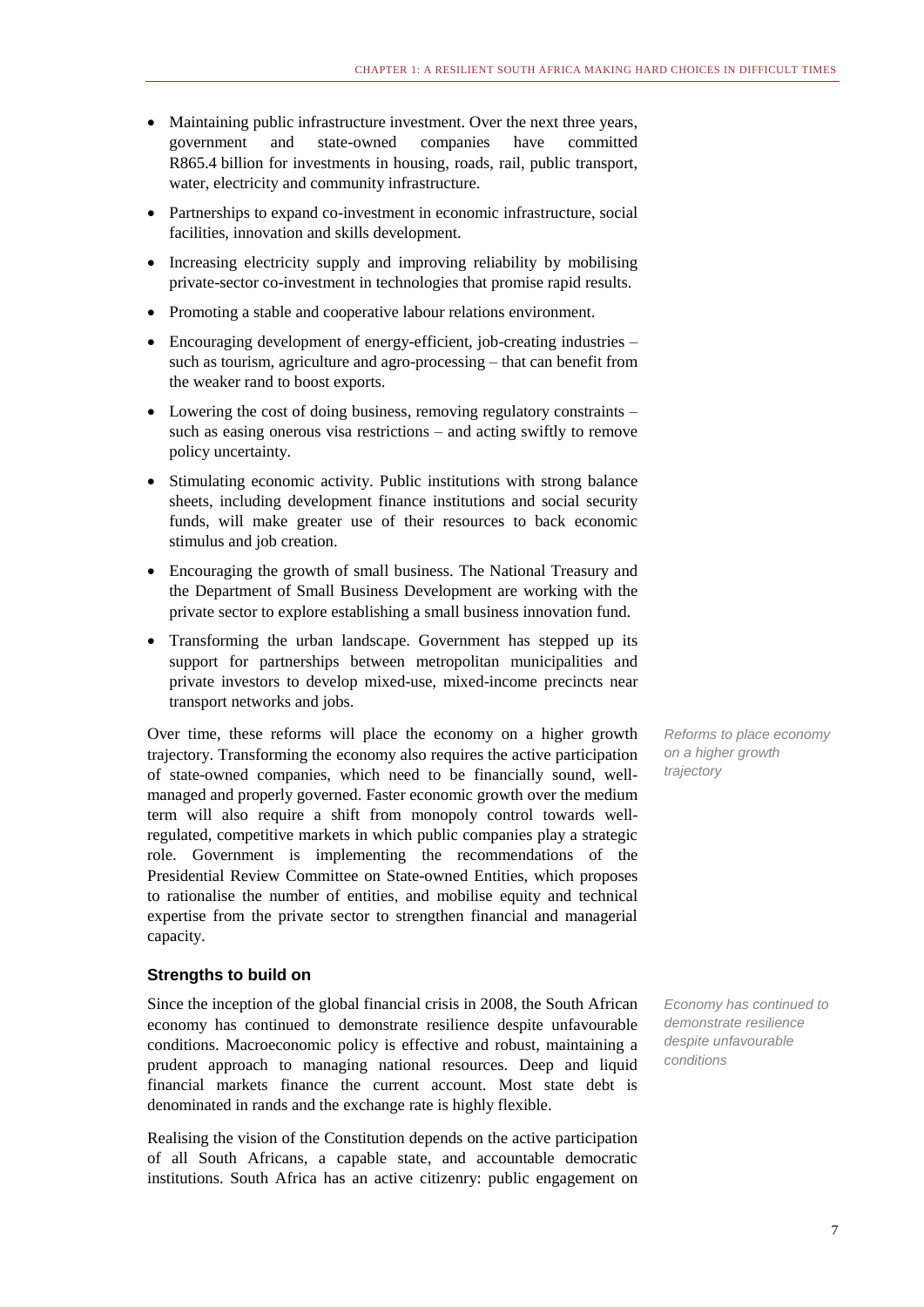*Collection and distribution of public resources is transparent*

social and developmental challenges remains energetic and robust. The country's institutional framework – the courts, the Auditor-General and the Reserve Bank to name a few  $-$  is effective and independent. A free press helps to hold private and public institutions accountable.

Public resources are raised and distributed in a transparent manner and governed by law. In general, the financial execution of the budget is excellent, with accounting officers continuing to adhere to limits of parliamentary appropriations. Where they arise, corruption and malpractice are exposed. Improved rates of detection and prosecution are needed to strengthen deterrence.

The 2016 Budget contributes to South Africa's resilience by restoring the public finances to a sustainable path. Government, working in partnership with business, labour and civil society, will build on these strengths over the period ahead to revive the momentum of economic growth.

### **Energy programmes that deliver results**

Government is stepping up initiatives that will alleviate the electricity supply constraint over the medium term.

- Co-investment with the private sector has already added 2 045MW of renewable energy to the electricity grid, and contracts have been awarded for projects that will add another 6 377MW over the medium term.
- Government is preparing a major expansion of the independent power producer (IPP) initiative to contribute base-load energy capacity. Later this year, the Minister of Energy will announce preferred bidders for 1 000MW of coal projects. Private investment of about R45 billion is anticipated and a second round of coal projects is expected to add 1 500MW to the grid.
- A gas-to-power IPP programme is also under preparation, with a view to contributing 3 126MW of electricity generation through investment in liquefied natural gas facilities and power plants in the ports of Richards Bay, Coega and Saldanha Bay. This initiative will draw on investment by state-owned companies and the private sector. It will also create opportunities for upstream investment.

Over the longer term, government has identified the need to expand production of nuclear power within South Africa's overall energy mix. Nuclear power involves substantial upfront costs, and government will only expand such capacity at a scale and pace that is affordable, after a thorough and transparent tender process.

# **Overview of the 2016 Budget**

#### **Economic outlook**

*GDP growth projected at 0.9 per cent for 2016*

The National Treasury projects GDP growth of 0.9 per cent in 2016, improving gradually to 1.7 per cent in 2017 and 2.4 per cent in 2018.

|  |  | Table 1.1 Macroeconomic outlook - summary |  |
|--|--|-------------------------------------------|--|
|--|--|-------------------------------------------|--|

|                                    | 2015            | 2016   | 2017     | 2018   |
|------------------------------------|-----------------|--------|----------|--------|
| Real percentage growth             | <b>Estimate</b> |        | Forecast |        |
| Household consumption              | 1.4             | 0.7    | 1.6      | 2.2    |
| Gross fixed-capital formation      | 1.1             | 0.3    | 1.4      | 2.7    |
| Exports                            | 9.5             | 3.0    | 4.6      | 5.2    |
| Imports                            | 5.3             | 3.7    | 4.5      | 4.9    |
| <b>Real GDP growth</b>             | 1.3             | 0.9    | 1.7      | 2.4    |
| Consumer price inflation (CPI)     | 4.6             | 6.8    | 6.3      | 5.9    |
| Current account balance (% of GDP) | $-4.1$          | $-4.0$ | $-3.9$   | $-3.9$ |

*Across all tables in the Budget Review, the use of "0" refers to a value of small magnitude that is rounded up or down to zero. If a value is exactly zero, it will be denoted by "–". If data is not available it is denoted by "N/A" Source: National Treasury*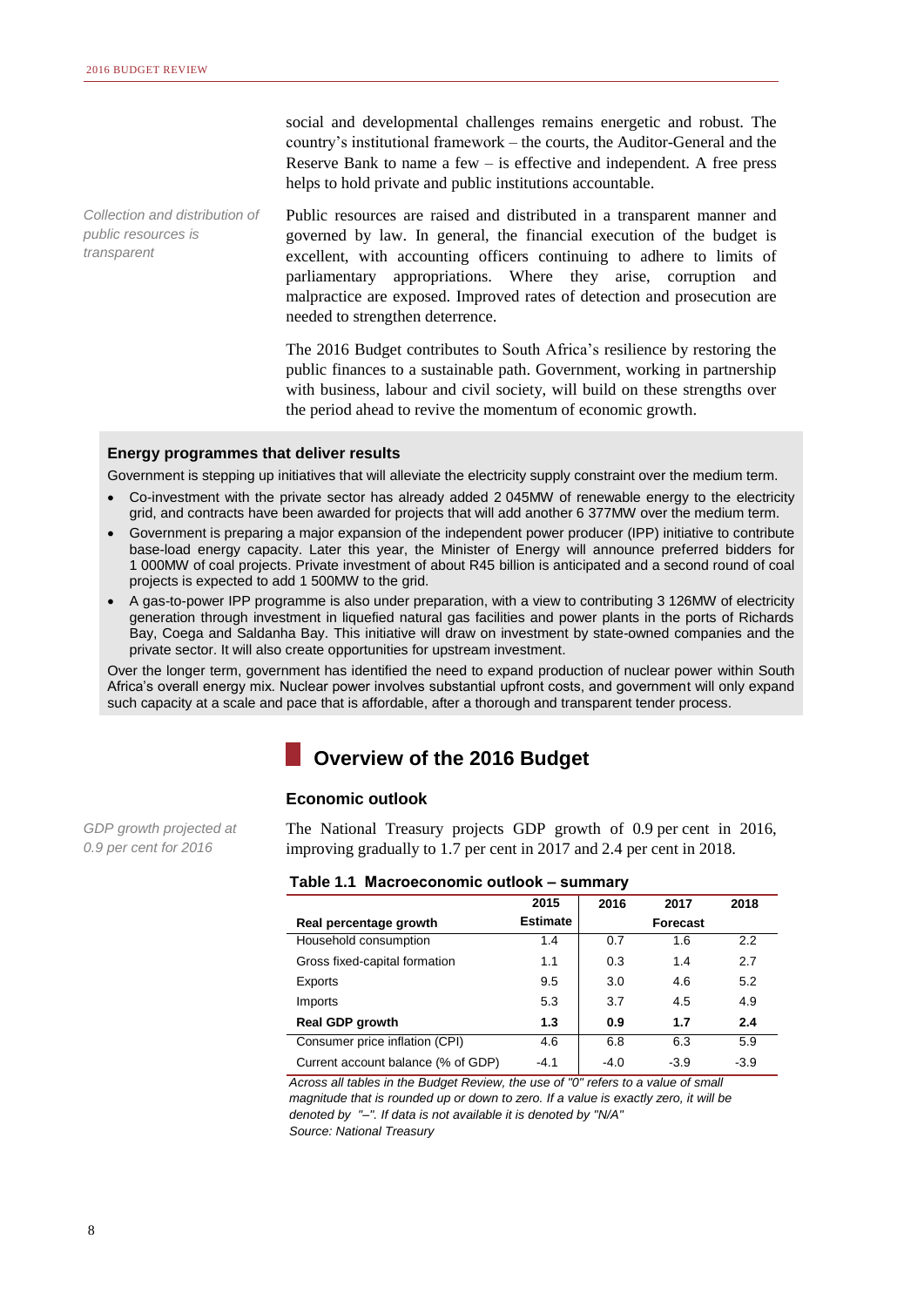Factors weighing on economic growth include low commodity prices, heightened financial market volatility, and diminished consumer and business confidence. Exchange rate depreciation is contributing to a higher inflation outlook during 2016. These factors are expected to ease over the medium term. An upturn in global trade and investment, improved policy certainty, recovering consumer and business confidence, and greater availability and reliability of electricity in the outer years should support stronger growth.

### **Fiscal policy**

The 2016 Budget proposals respond actively to the changed circumstances since the tabling of the 2015 MTBPS. The budget deficit will narrow from 3.2 per cent in 2016/17 to 2.8 per cent in 2017/18 and 2.4 per cent the following year. In 2016/17, for the first time since the 2009 recession, government will achieve a consolidated primary surplus: revenue will exceed non-interest spending. Relative to projections contained in the 2015 MTBPS, these steps will lead to additional fiscal consolidation of R18.1 billion in 2016/17, R25 billion in 2017/18 and R30 billion in 2018/19.

The main risks to the fiscal outlook are weaker-than-expected GDP growth, increases in inflation-linked expenditure and the weak balance sheets of several state-owned entities. Government is actively managing these risks.

|                             | 2015/16        | 2016/17                      | 2017/18  | 2018/19  |
|-----------------------------|----------------|------------------------------|----------|----------|
|                             | <b>Revised</b> | <b>Medium-term estimates</b> |          |          |
| R billion/percentage of GDP | estimate       |                              |          |          |
| Revenue                     | 1 2 2 3 1      | 1 3 2 4 . 3                  | 1436.7   | 1 571.6  |
|                             | 30.0%          | 30.2%                        | 30.2%    | 30.4%    |
| <b>Expenditure</b>          | 1 380.9        | 1463.3                       | 1 572.1  | 1695.2   |
|                             | 33.9%          | 33.3%                        | 33.1%    | 32.8%    |
| <b>Budget balance</b>       | $-157.9$       | $-139.0$                     | $-135.3$ | $-123.6$ |
|                             | $-3.9%$        | $-3.2\%$                     | $-2.8%$  | $-2.4%$  |

### **Table 1.2 Consolidated government fiscal framework**

*Source: National Treasury*

### **Revenue trends and tax proposals**

To ensure that the fiscal framework is sustainable over the MTEF period, the 2016 Budget proposals will increase the tax-to-GDP ratio from 26.3 per cent in 2015/16 to 27.8 per cent in 2018/19.

The tax proposals for 2016 are expected to add R18.1 billion to revenue during 2016/17. The main proposals include:

- Limited fiscal drag relief for individuals, focusing on lower- and middle-income earners, of R5.5 billion
- Increasing the general fuel levy by 30c/litre
- Increasing excise duties on alcoholic beverages and tobacco products
- Increases in transfer duty on property sales above R10 million
- Increases in the effective capital gains tax rates for individuals (from 13.7 percent to 16.4 percent) and for companies (from 18.6 per cent to 22.4 per cent)

*Revenue proposals increase tax-to-GDP ratio to 27.8 per cent in 2018/19*

*Low commodity prices and market volatility among factors weighing down growth*

*2016 Budget reduces fiscal deficit to 2.4 per cent over the medium term*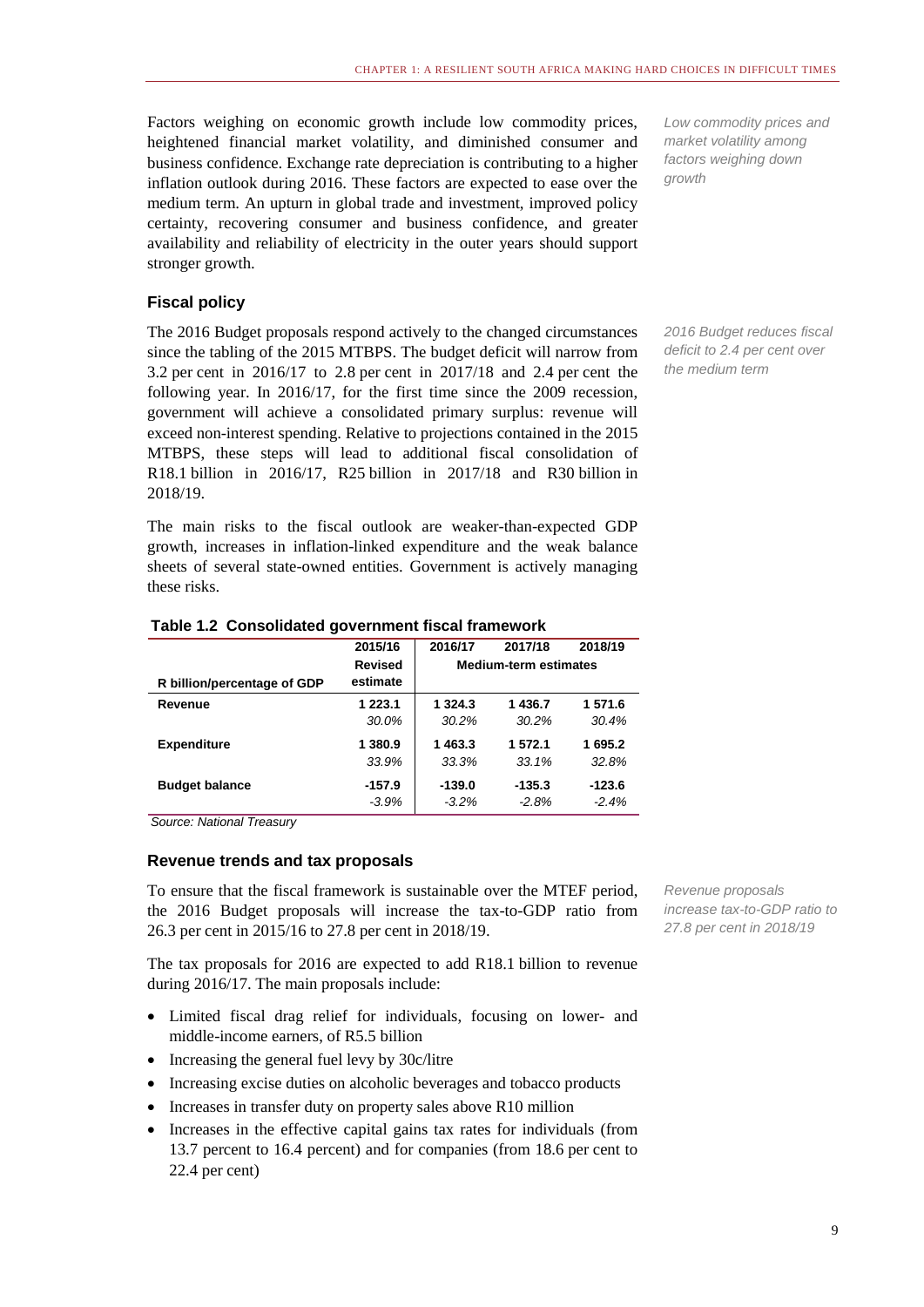Strengthening environmental taxes, and implementing a tax on sugarsweetened beverages in 2017.

| <b>R</b> million                              |         | 2016/17 Budget estimate |  |  |  |
|-----------------------------------------------|---------|-------------------------|--|--|--|
| Budget revenue (before tax proposals)         |         | 1 319 349               |  |  |  |
| Personal income tax                           | $-5650$ |                         |  |  |  |
| Adjustment in personal income tax structure   | $-5500$ |                         |  |  |  |
| Adjustment to medical tax credits             | $-1100$ |                         |  |  |  |
| Capital gains tax                             | 950     |                         |  |  |  |
| <b>Business income tax</b>                    | 1 000   |                         |  |  |  |
| Capital gains tax                             | 1 000   |                         |  |  |  |
| Taxes on property                             | 100     |                         |  |  |  |
| Transfer duty rate increase                   | 100     |                         |  |  |  |
| <b>Indirect taxes</b>                         | 9084    |                         |  |  |  |
| Increase in general fuel levy                 | 6800    |                         |  |  |  |
| Increase in excise duties on tobacco products | 767     |                         |  |  |  |
| Increase in alcoholic beverages               | 1517    |                         |  |  |  |
| Other                                         | 456     |                         |  |  |  |
| Tax revenue (after tax proposals)             |         | 1 174 788               |  |  |  |
| Budget revenue (after tax proposals)          |         | 1 324 339               |  |  |  |

**Table 1.3 Summary of tax proposals**

*Source: National Treasury*

### **Medium-term expenditure plans**

Government spending seeks to achieve the objectives contained in the National Development Plan (NDP) as expressed through the medium-term strategic framework over the period 2014 – 2019.

Consolidated government expenditure is expected to grow by 7.1 per cent over the medium term, reaching R1.69 trillion in 2018/19. Average growth in spending on education, health and social protection expenditure continues to outpace inflation by 1.4 percent.

| Table 1.4 Consolidated government expenditure by function |  |
|-----------------------------------------------------------|--|
|-----------------------------------------------------------|--|

|                                                | 2015/16        | 2016/17       | Average<br>growth |
|------------------------------------------------|----------------|---------------|-------------------|
|                                                | <b>Revised</b> | <b>Budget</b> | 2015/16-          |
| <b>R</b> billion                               | estimate       | estimate      | 2018/19           |
| Basic education                                | 213.7          | 228.8         | 7.4%              |
| Health                                         | 159.4          | 168.4         | 7.6%              |
| Defence, public order and safety               | 171.5          | 181.5         | 5.9%              |
| Post-school education and training             | 64.2           | 68.7          | 7.9%              |
| Economic affairs                               | 187.8          | 212.0         | 7.2%              |
| Human settlements and municipal infrastructure | 178.2          | 182.6         | 6.7%              |
| Agriculture, rural development and land reform | 25.2           | 26.4          | 4.9%              |
| General public services                        | 97.5           | 73.7          | $-5.4%$           |
| Social protection                              | 154.4          | 167.5         | 8.1%              |
| <b>Allocated expenditure</b>                   | 1 251.8        | 1 309.6       | 6.3%              |
| Debt-service costs                             | 129.1          | 147.7         | 11.4%             |
| Contingency reserve                            |                | 6.0           |                   |
| Consolidated expenditure <sup>1</sup>          | 1 380.9        | 1463.3        | 7.1%              |

*1. Consisting of national, provincial, social security funds and selected public entities Refer to Annexure W2 on the National Treasury website for a detailed list of entities included*

*Source: National Treasury*

*Consolidated government expenditure to grow by 7.1 per cent over next three years*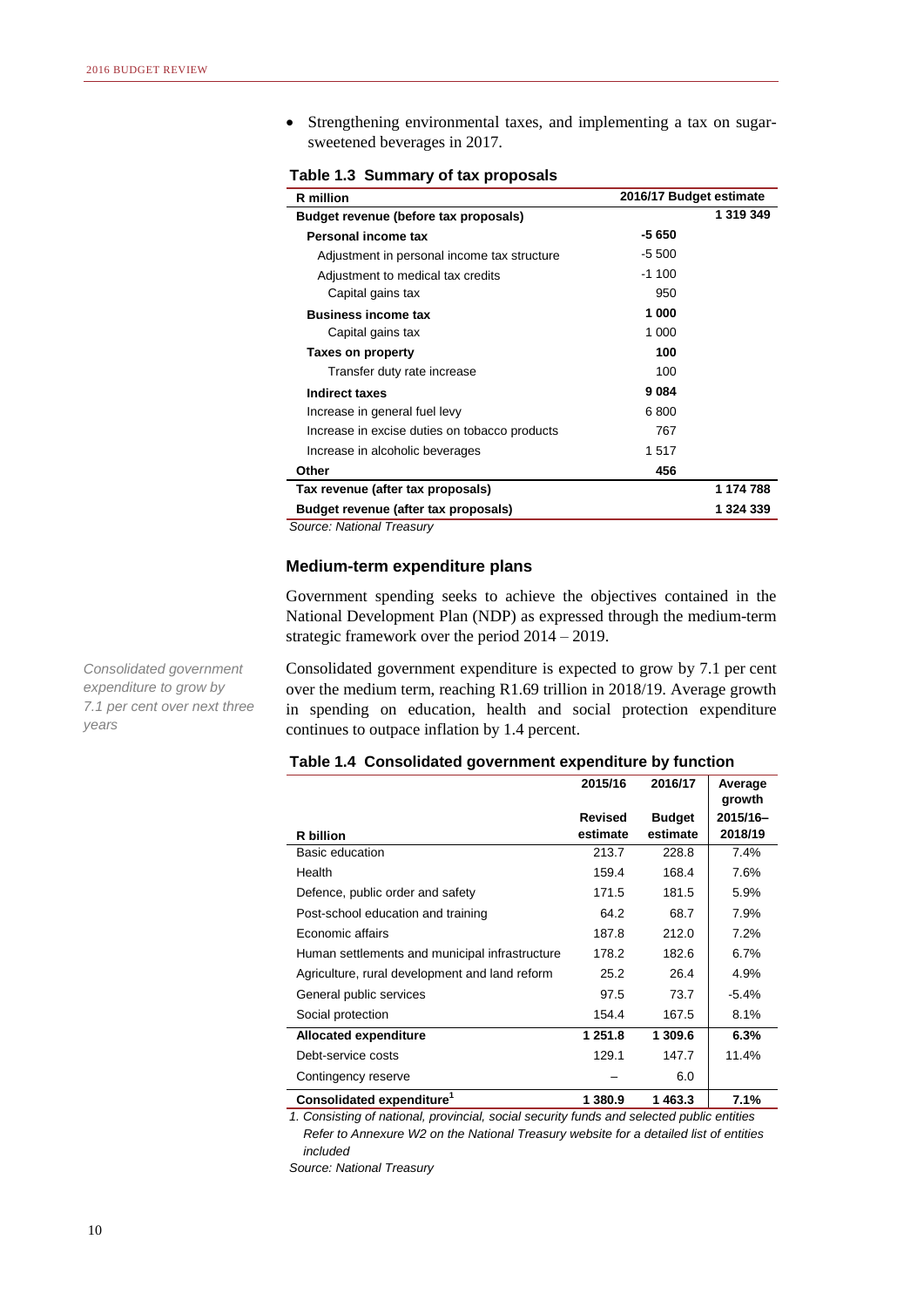Robust spending growth supports the expansion of public employment programmes, road maintenance, and investment in water and broadband infrastructure. The fastest-growing category of spending is debt-service costs.

Government has lowered the spending ceiling in the two outer years of the MTEF by R10 billion and R15 billion respectively. These reductions have been effected in compensation budgets across national and provincial government in a manner designed to minimise the impact on frontline service delivery personnel.

### **Division of revenue**

Of the nationally raised funds available after providing for debt-service costs and the contingency reserve, 47.7 per cent is allocated to national government, 43.2 per cent to provincial government and 9.1 per cent to local government over the next three years.

| R billion                    | 2015/16 | 2016/17  | 2017/18 | 2018/19 |
|------------------------------|---------|----------|---------|---------|
| National allocations         | 546.8   | 559.8    | 594.1   | 637.8   |
| Provincial allocations       | 471.8   | 499.8    | 542.3   | 582.9   |
| Equitable share              | 386.5   | 410.7    | 441.8   | 474.9   |
| Conditional grants           | 85.3    | 89.1     | 100.5   | 108.1   |
| Local government allocations | 99.7    | 104.9    | 113.3   | 125.8   |
| <b>Total allocations</b>     | 1 118.2 | 1 1 64.6 | 1 249.8 | 1 346.5 |
| <b>Percentage shares</b>     |         |          |         |         |
| National                     | 48.9%   | 48.1%    | 47.5%   | 47.4%   |
| Provincial                   | 42.2%   | 42.9%    | 43.4%   | 43.3%   |
| Local government             | 8.9%    | $9.0\%$  | 9.1%    | 9.3%    |
| Course Notional Tropping     |         |          |         |         |

### **Table 1.5 Division of revenue**

*Source: National Treasury*

All provincial budgets will continue to grow in nominal terms over the MTEF period and most will grow in real terms. The slightly slower rate of growth in provincial transfers can be largely offset by improving efficiency, and reducing spending on non-core goods and services.

Local government also faces tough fiscal choices in the period ahead as growth in transfers slows and the cost of providing services increases. Municipalities can offset these trends by improving their own revenue collection, increasing efficiency and obtaining greater value for money.

### **Government debt and contingent liabilities**

Government's medium-term borrowing strategy reflects a prudent approach to managing debt in an environment of greater uncertainty. The strategy maintains a broad range of funding options in the domestic and global markets. It includes measures to manage refinancing risk by adjusting the composition and maturity of the debt portfolio.

*Spending ceiling lowered by R10 billion in 2017/18 and R15 billion in 2018/19*

*All provincial budgets grow in nominal terms, most in real terms over period ahead*

*Government borrowing strategy remains prudent in face of uncertainty*